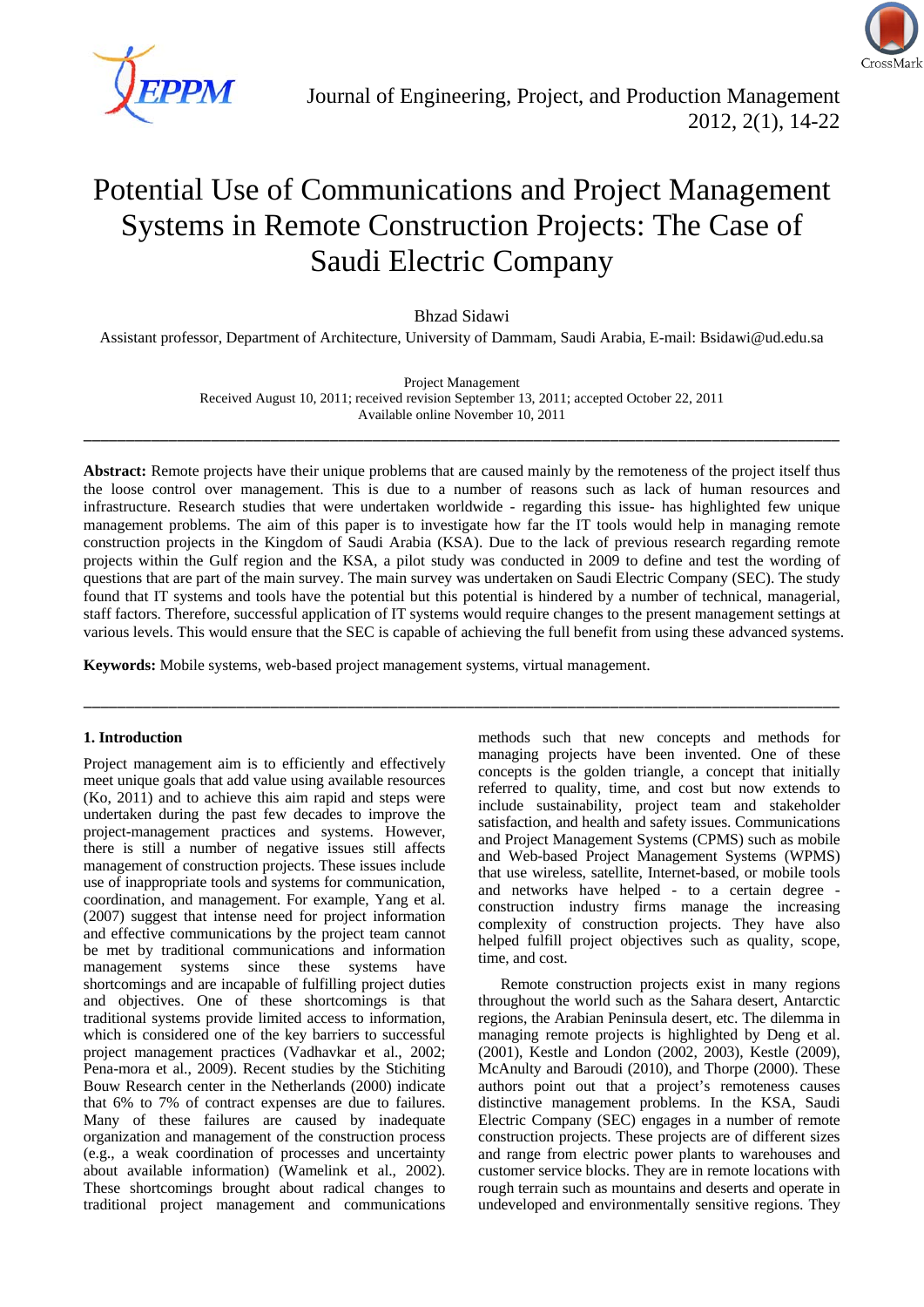are far from the supervision team office, the contractor's office, and major urban concentrations. During construction, all project parties experience countless difficulties and cumbersome management problems. These potential problems negatively affect project quality and cause substantial delays and increases in costs. This research investigates remote projects of SEC as a case study. Case study research provides in-depth investigation of the research problem and is used to explore causation to find underlying principles (Shepard and Greene, 2003; Yin, 2009).

Due to the lack of previous research regarding remote projects within the Gulf region and the KSA, a pilot study was conducted in 2009 to define and test the wording of questions that are part of the main survey and to establish foundations for the main survey. Many researchers such as Morse (1991) and Oppenheim (1992) recommend this approach. Thus, the primary survey was launched in mid-2009 to find out the type of management and communication tools in use and the impact of remoteness represented by the impact of delay in making decisions on project performance and process. It explored whether use of CPMS helps SEC improve management of remote projects and, thus, reduces delays and avoids unnecessary costs. Simple statistical tools such as the Percentage and the Mean were used to analyze the data. The study however is limited to SEC's remote sites whereas SEC's supervision team members do not live on these sites.

#### **2. Review of the Current Use of CPMS**

Some of a remote project management's problems can be avoided if a CPMS were used. These systems include WPMS and mobile systems that feature mobile tools, personal digital assistants (PDA), wearable computers, wireless tools, and other technologies. These systems possess the capability to improve communications between project team members and enable teams to share information and quickly solve problems. They improve team members' ability to manage time and costs (Charoenngam et al., 2004). Davidson and Moshini (1990) and Bowden (2005) state that construction costs can be reduced by 25% through efficient transfer of information between the construction teams; that transfer can be achieved through CPMS. Ahuja et al. (2010) suggest that adoption of Information Communication Technology (ICT) enables effective communication between dispersed project team members but argues that strategic adoption of ICT (i.e. by a number of organizations involved in the construction process) requires that all supply chain members follow accepted methods of communication or protocols. This enables them to grasp effectively the IT benefits (Ahuja et al., 2009).

Alshawi and Ingirige (2003) and Stewart and Mohamed (2004) identify the following benefits of using WPMS: productivity enhancement of communication between project participants, reduction in project delays, heightened awareness of project issues among all parties, and ease of access to and retrieval of project information. Other advantages include: avoiding delays due to the arrival of updated drawings and documents, reducing visits to sites and travelling time to meetings, avoiding drawing mistakes, reducing time and money spent on disputes, sharing and exchanging project information, automating repetitive routine processes, and eliminating paper reports (2003). Thomas et al. (2003) discuss how WPMS - from the point of view of selecting contractors -

helps project managers boost contractor performance and confidence by minimizing subjectivity and eliminating the potential for corrupt practices. This improves competitiveness through increased awareness competitors' strengths and weaknesses and nurtures mutual trust in the exchange of sensitive information such as performance data. Nitithamyong and Skibniewski (2004, 2006) suggest that benefits of using WPMS can be categorized into four main areas. These categories include cost reduction and time saving, enhancement of communications and collaboration, improvement of productivity and partnership, and support of e-commerce and the customer.

A number of researchers anticipate that WPMS will replace traditional project management methods (Becerik, 2005; Zou and Roslan, 2005) and these methods are drivers of WPMS adoption. Several aspects support this claim including increased competitive pressures, expectations of revenue growth, the ability to compete globally, and the desire to reengineer the business to respond to market challenges (Nitithamyong and Skibniewski, 2006).

Leskinen (2006, 2008) argues that it is difficult to make direct assessment of which mobile systems would benefit the construction industry. The most important intangible benefits include improving customer service, gaining a competitive advantage, acquiring more timely management information, supporting core business functions, avoiding competitive disadvantages, improving management information, improving product quality, improving internal communication, implementing changes through innovation, improving external communication, and enhancing the jobs of employees.

Thorpe (2000) points out that the Online Remote Construction Management (ORCM) process has the potential to be useful to remote construction sites. He mentions that the implementation of ORCM technology should take into account equipment-related and logistical difficulties - particularly on the remote site; access to the Internet, which can be slow or unreliable; legal issues regarding use of electronic communications; cultural issues such as staff reluctance to change existing practices; ORCM systems implementation expenses; and the need for staff training.

Despite fast developments in IT and the creation of many IT applications for the construction industry, some issues still hinder the applicability of these systems to construction project management. There is a problem with regard to the diffusion of IT in the construction industry and the absorption of IT into work practices. This includes the level of strategic IT investment by construction industry firms (Alshawi et al., 2009). Other barriers include IT technical shortages, deployment of the system on an ad hoc basis, isolated project management practices, and costly systems (Alshawi and Ingirige, 2003; Nuria, 2005; Leskinen, 2006, 2008). Al Omairi and Sidawi (2010) found several barriers to the implementation of WPMS at Royal Commission of Jubail, KSA including staff resistance to change work methodology and processes, low levels of IT infrastructure of the organization and other parties, low computing proficiency levels of senior management and staff, concern for major investment without guarantee of success and/or returns, and preference for old-style paper-based/existing management protocols.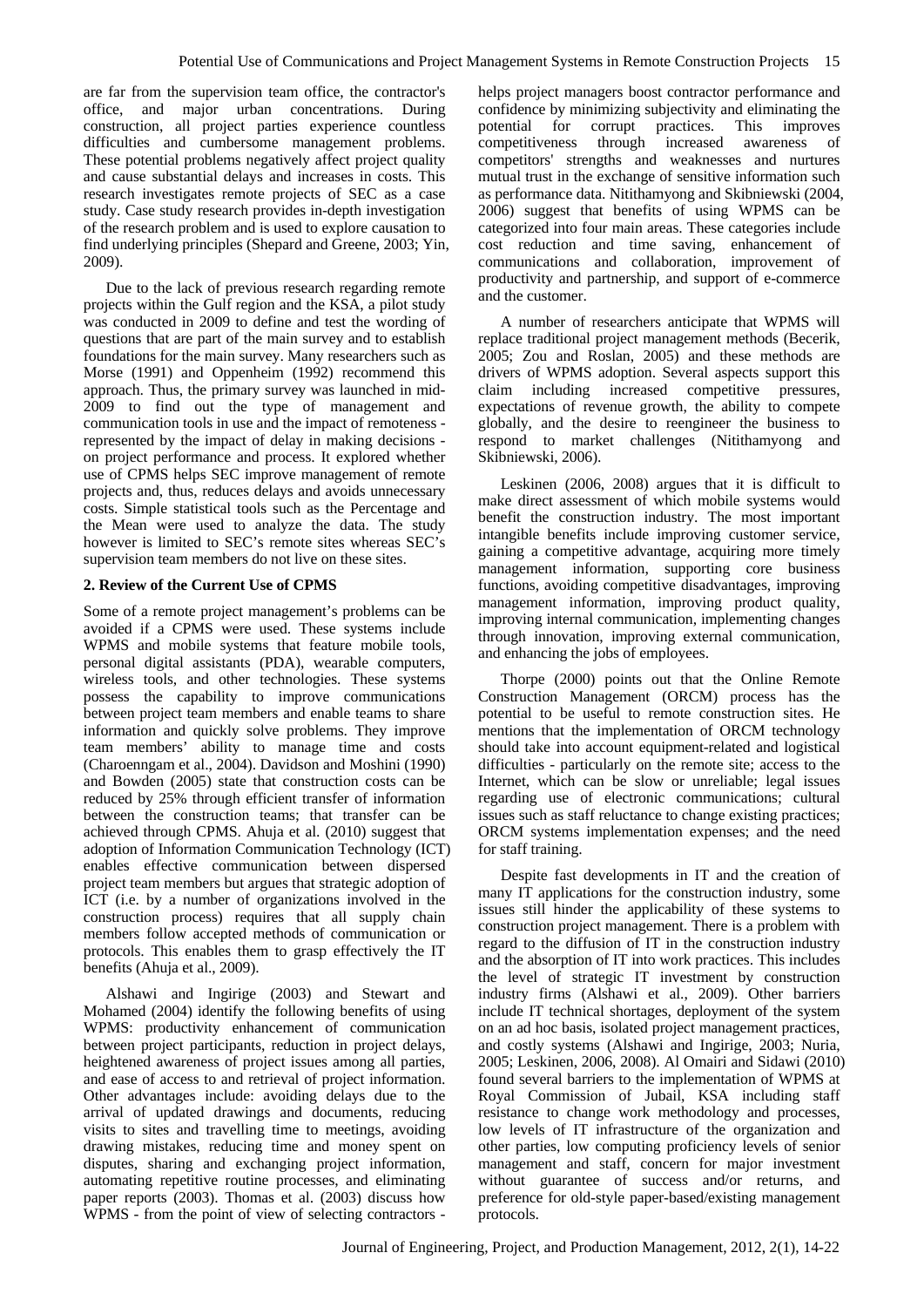Although there are barriers to IT adoption, the literature suggests that CPMS can impact project management practices positively. This research explores whether it would have similar effects on the management practices of remote projects. The following sections discuss remote construction site challenges and whether CPMS are capable of overcoming these problems.

#### **3. Review of Current Remote Projects Management Practices**

The dilemma of managing remote projects is highlighted by Deng et al. (2001), who mentions that the extensive physical distance between project participants, sometimes extending over national boundaries, is the primary cause of delays in decision making. The project team has to not only tackle traditional management problems but those that specifically occur as a result of the remote locations of these often environmentally sensitive sites (Kestle, 2009; Kestle and London, 2002, 2003). These sites are often far from logistic support and suffer a continuous shortage of materials and specialized labor (Kestle and London, 2002, 2003). Kestle (2009) investigated the management problems of remote project through two case studies: one a humanitarian project in West Darfur, Al Sudan and the other a drilling project of a scientific expedition in the Antarctic region. Kestle (2009) reports lack of project preplanning, certainty, and/or clarity concerning project process integration. There were also misinterpretations and miscommunications of project results and needs issues. A centralized decision-making process and lack of delegated authority to field personnel often hindered progress and communications at critical emergency response and recovery stages.

Kestle and London (2002) suggest a framework for the design management of remote sites. The framework emphasizes the following management functions:

#### • Serving:

 Remote management involves more serving than simply leading;

․Controlling:

Measurement and correction of team member performance and site activities on a daily basis;

#### ․Organizing:

The organizational structure should establish a formal system of roles that people can perform and be supported by to accomplish the enterprise's objectives. The key factors for the management of remote sites are value generation, knowledge integration, process integration, and timely decision-making. Project teams located at disperse sites and that communicate and share recourses electronically are virtual teams; their organization is defined as a virtual organization. Virtual organizations generally tend to decentralize management. The traditional and hierarchical management structure changes to a more open, interactive, collaborative, and network structure (Turban et al., 1996). A crucial aspect of remote project success depends on effective sharing of knowledge and information among the different people and the building of trust among remote project teams (Uden and Naaranoja, 2007); and

․Economizing:

Management's performance should be economical, emphasizing effective action, efficient organization, optimal planning, and human-centered control with expertise service. The overall objective is cooperation to derive maximum benefit for the enterprise.

McAnulty and Baroudi (2010) conducted a survey of top and mid-tier construction contractors with experience in remote construction projects in Australia. They found that contractors experience difficulty attracting and retaining skilled workers; working in remote locations has a negative impact on an employee's family life. It is difficult to procure and access materials and equipment in remote areas and severe climatic factors in remote areas have a negative impact on productivity. There is lack of infrastructure and communications. The researchers suggest a number of possible solutions such as the need for appropriate material management systems and design cost information specifically for remote construction works. They recommend that unique types of costing issues should be included in the project's cost estimation; these include: mobilization/demobilization, accommodation, inclement weather downtime, site allowances, delivery, and productivity.

#### **4. SEC's Remote Project Management Practices and Systems Shortages**

In KSA, SEC has a number of remote construction projects. The construction process of these projects is divided into the following stages: site work; concrete work, masonry work, insulation materials for heat and humidity work, openings (e.g. doors and windows) work, finishing work (e.g. walls, ceilings, and floors), mechanical work (e.g. plumbing, air conditioning, and fire protection), electrical work, and telecommunications and computer work. SEC adopts a management methodology for remote projects similar to those of traditional projects. A pilot study was conducted in 2009 to find out more about management problems. It examined three projects' archives, questioned several project engineers/supervisors at SEC's regional office, and included a visit to one of the remote sites. The pilot revealed the following issues:

• Long travel times of four or more hours during round trips exhaust the supervisors, especially during extreme hot weather. Due to staff shortages, supervisors are overloaded with responsibilities; each has two or more remote sites to inspect. These problems sometimes force the supervisor to postpone necessary site visits. Unsupervised contractors seize this opportunity to make changes to construction plans and use improper construction materials and inadequate construction systems to cut costs. The result is poorer quality construction.

• Analysis of three projects' archives showed that a 30% decrease in the number of visits to the site is associated with an increase in a project's costs by about 30% and an increase in a project's estimated duration and quality by about 20.

• Contractors are reluctant to undertake remote projects due to unpredictable increases in costs of labor, materials, transportation, and unforeseen circumstances. They are also concerned with unavailability of basic services for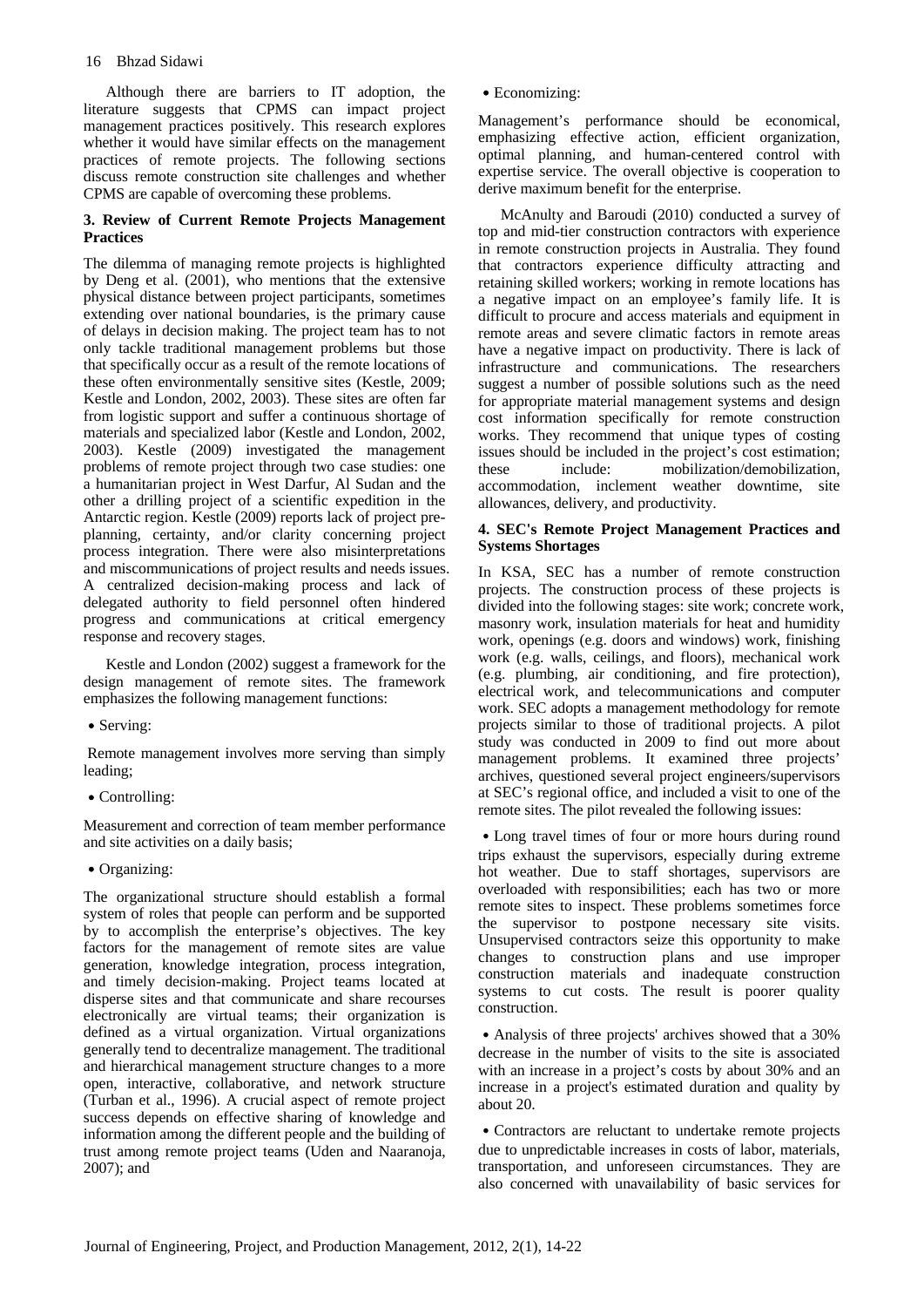laborers such as housing, services, roads, etc. These factors sharply reduce the contractor's profit margins.

• There is a lack of contractor commitment to the project schedule due to the difficulties that they usually experience in providing skilled labor, transportation, etc.

․Lack of construction materials forces contractors to leave the project site regularly to procure them. This absence makes the sites vulnerable to thefts and records show that there were several cases of materials and equipment thefts.

․ Government authorities responsible for granting permissions are far from the project site. The remoteness keeps government officers from making frequent visits to the site to perform necessary inspections and grant permissions.

• In some remote areas, the initial survey of the project site by SEC surveyors showed no definite owner of a specific plot of land. Thus, the SEC would possess the land and a budget was allocated for the project. Afterwards, a claim of ownership by a citizen (supported by the Sheikh [head] of one of the local tribes) would raise legal conflicts over land ownership and cause substantial delays to the project or even halt the project until the legal dispute was resolved.

• Delivery of materials and equipment is constrained by road/highway regulations. These conditions force contractors to deliver small batches of materials, which increases delivery and transportation costs. In addition, the bad conditions of some remote roads or the non-existence of roads at some stages make it difficult for all project parties to access the project site.

The pilot study revealed that SEC's supervisors do not use standard forms to write down notes during the inspection of construction sites. They primarily use mobile phones for communication and digital cameras to take photos of the project's progress. Supervision teams use email to communicate with the director of the regional office. Branch managers are not authorized to undertake decisions regarding a specific site's queries and decisions are left entirely to the director of the regional office. This substantially prolongs the decision-making period.

The pilot study results were used to design the primary study's questionnaire. The questionnaire is divided into two sections. The first section asks participants about the type of electronic or traditional management systems and tools presently used and who uses them. It also asks about the frequency of the site's queries - extracted from the projects' archive - and how badly these queries affect a project's performance and process. Section two asks about the CPMS that they recommend to manage remote construction projects. They were asked how much these systems would help in improving management practices and sorting out construction problems; these problems were extracted from the pilot study, including the projects' archive. It asks about potential barriers and how much these barriers would hinder implementation of CPMS. The targeted population consisted of contractors and SEC's supervisors/ engineers located in the four regions of KSA. This targeting method provides feedback from the two major project's parties, which would increase the applicability of the proposed CPMS to both of them. In 2009, one-hundred questionnaire forms were sent out

randomly. Twenty five supervisors/ engineers and two contractors responded representing 27% of the targeted population. The majority of respondents were SEC staff so results expressed the views of SEC staff rather than the contractors.

The primary survey revealed that CPMS and tools are of little use to contractors and supervisors. Most of the respondents 70% to 89%) said they use traditional communication systems and tools such as fax machines, mobile phones, site visits, weekly/monthly reports, and weekly/monthly meetings to manage jobs and communicate between the remote project site and the supervision office. They do not use mobile systems and tools apart from mobile phones, which are used by 93% of the respondents. None of the respondents uses web cams or construction robots on site. The WPMS is not used and e-mail services were used by only 67%. Respondents indicated that electronic communications and management systems are widely unused among project team members. Around one-third of the respondents said that queries take four to six days to be sorted out during finishing, concrete, insulation, openings, mechanical, and electrical work stages. 33% to 41% said that queries during the mechanical and telecommunications/computers work stages take one to two weeks to be sorted out. Respondents agreed that the delay in sorting out queries negatively affects project performance - represented by cost, time, scope, and quality criteria - and the project process. Arranged from greatest to least, the most negative impacts are in regard to the delay in sorting out the following queries (see table 1):

• Mistakes in construction works

• Poor quality of construction work (project performance only)

- Selection of unskilled workers
- Equipment shortages
- Unavailability of materials
- Low productivity of workers

• Changes to specifications/specified materials (project process only) ·Ineffective planning and scheduling of the project by the contractor

• Breakdown of site equipment (project performance only)

With regards to the potential use of CPMS tools, 82% of respondents recommended use of e-mail services. 74% recommended use of mobile tools, 40% to 48% recommend use of walkie-talkies, fax, and web monitoring cameras, 22% to 30% recommend use of personal digital assistants and tablet computers, and 33% recommend use of WPMS. Respondents said a CPMS would be especially helpful in sorting out the following construction problems: mistakes in construction work, delays in the project timetable, changes to the project's scope, changes to the specifications/specified materials, and increases in the costs of materials during construction (see table 2).

They said that the barriers that hinder the implementation of advanced electronic management and communications systems in SEC are primarily the management system (i.e., the organizational structure and practices); concerns over technical issues such as cost,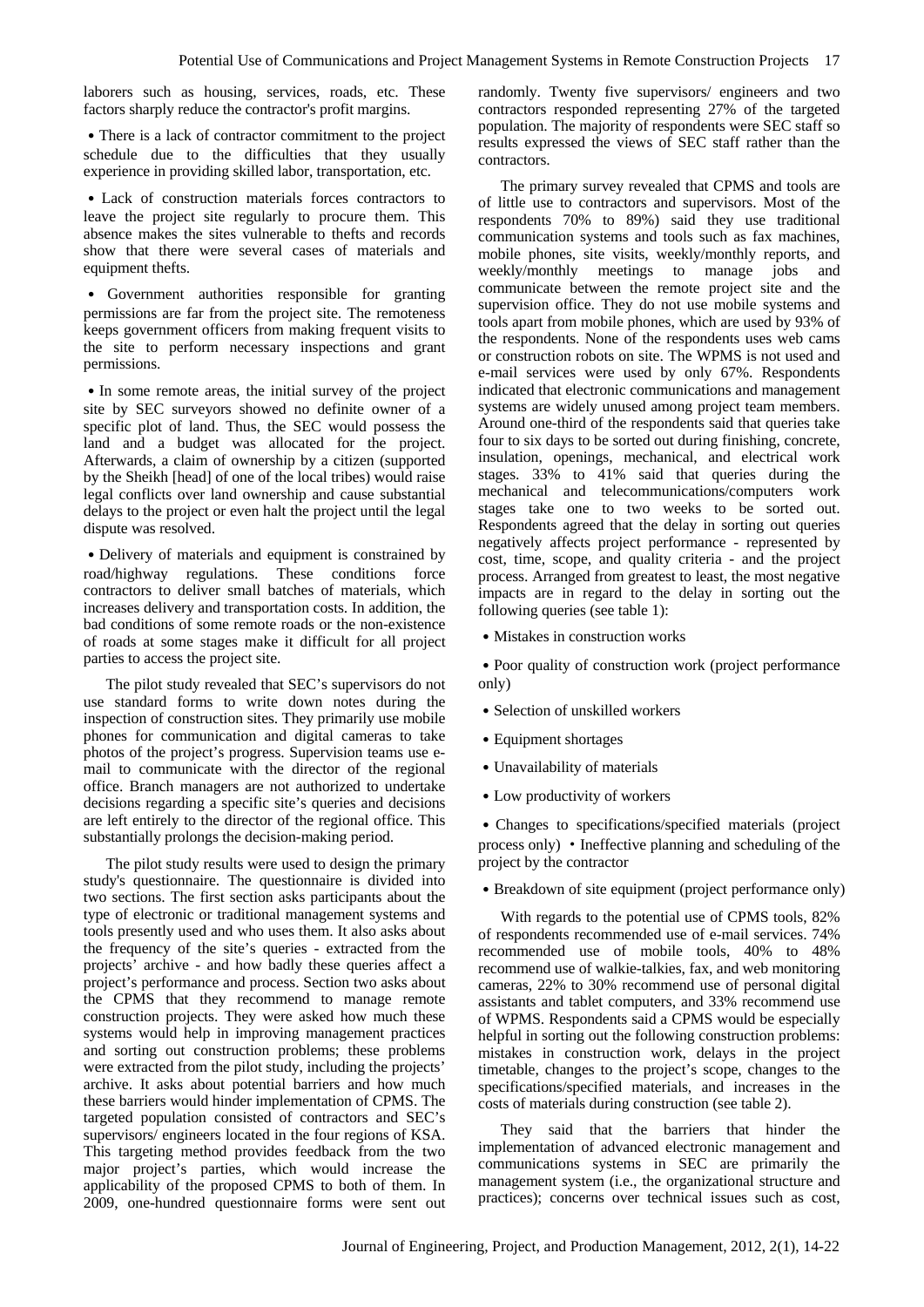#### 18 Bhzad Sidawi

maintenance, and support; difficulty in making changes to the organization's structure, internal influences, external pressures; and the level of staff IT skills (see Fig. 1).

#### **5. Discussion**

The findings of this research are discussed emphasizing the potential benefits of CPMS to SEC and the barriers that limit the applicability of CPMS to SEC's construction project management; special emphasis is given to how these barriers can be overcome. This study suggests that the construction department at SEC experiences a number of unique problems. Other researchers such as Deng et al. (2001), Kestle and London (2002, 2003), Kestle (2009) and McAnulty and Baroudi (2010) report similar problems. These problems can be categorized as follows:

#### **A. Human Resources:**

SEC has a staff shortage so employees are incapable of doing all required site visits. This has negative implications for the project since some uncommitted contractors seize this opportunity, make changes to construction plans, and hire unskilled workers. There is a lack of security and shortage in skilled workers. Government authorities are not able to visit the site frequently due to remoteness of the projects and inaccessible roads. The impact of the harsh working conditions on the productivity of SEC's supervisors has been briefly outlined in this study but the research did not inspect its impact on the productivity of the remote site's personnel.

**Table 1.** The degree of impact of the delay in sorting out remote site queries/ problems on the project process and

performance **(***Column number two scale: 1, does not affect to 3, heavily affects. Column number three scale: 1 positive, 0* 

| Type of queries/ problems                                                             | Level of negative impact<br>of the delay on project<br>process (impact level 1<br>to $3)$ | Mean value of the negative<br>impact of the delay on<br>project performance<br>(represented by cost,<br>quality, scope, and time<br>criterions) |  |  |
|---------------------------------------------------------------------------------------|-------------------------------------------------------------------------------------------|-------------------------------------------------------------------------------------------------------------------------------------------------|--|--|
| Mistakes in construction works                                                        | 2.63                                                                                      | $-0.48$                                                                                                                                         |  |  |
| Poor quality of construction works                                                    | 2.62                                                                                      | $-0.24$                                                                                                                                         |  |  |
| The selection of unskilled workers by the contractor to<br>work on site               | 2.54                                                                                      | $-0.44$                                                                                                                                         |  |  |
| Shortage in site equipment                                                            | 2.54                                                                                      | $-0.39$                                                                                                                                         |  |  |
| Unavailability of materials                                                           | 2.52                                                                                      | $-0.46$                                                                                                                                         |  |  |
| Low productivity of the workers                                                       | 2.48                                                                                      | $-0.49$                                                                                                                                         |  |  |
| Changes to specifications/ specified materials                                        | 2.44                                                                                      | $-0.23$                                                                                                                                         |  |  |
| Ineffective planning and scheduling of the project by the<br>contractor               | 2.42                                                                                      | $-0.39$                                                                                                                                         |  |  |
| Improper construction methods implemented by the<br>contractor                        | 2.38                                                                                      | $-0.32$                                                                                                                                         |  |  |
| Problems related to the transportation of materials to the<br>site                    | 2.3                                                                                       | $-0.36$                                                                                                                                         |  |  |
| Delay in the approval of contractor submissions by the<br>SEC engineers               | 2.26                                                                                      | $-0.25$                                                                                                                                         |  |  |
| The increase in materials' cost during the building's<br>construction                 | 2.22                                                                                      | $-0.27$                                                                                                                                         |  |  |
| Change of the project's scope by the contractor                                       | 2.15                                                                                      | $-0.19$                                                                                                                                         |  |  |
| Unavailability of SEC engineers on the remote project's<br>site due to their workload | 2.15                                                                                      | $-0.34$                                                                                                                                         |  |  |
| Delay in the project timetable                                                        | 2.11                                                                                      | $-0.3$                                                                                                                                          |  |  |
| SEC tendering system that obligates the choice of the<br>lowest bidding value         | 2.08                                                                                      | $-0.19$                                                                                                                                         |  |  |
| Inadequate equipment used                                                             | 1.96                                                                                      | $-0.29$                                                                                                                                         |  |  |
| Delay in conducting of the field survey by the contractor                             | 1.92                                                                                      | $-0.29$                                                                                                                                         |  |  |
| Unavailability of SEC engineers during sample testing                                 | 1.88                                                                                      | $-0.35$                                                                                                                                         |  |  |
| Personnel safety issues                                                               | 1.85                                                                                      | $-0.06$                                                                                                                                         |  |  |
| Breakdown of equipment on site                                                        | 1.81                                                                                      | $-0.42$                                                                                                                                         |  |  |

*neutral, -1 negative)*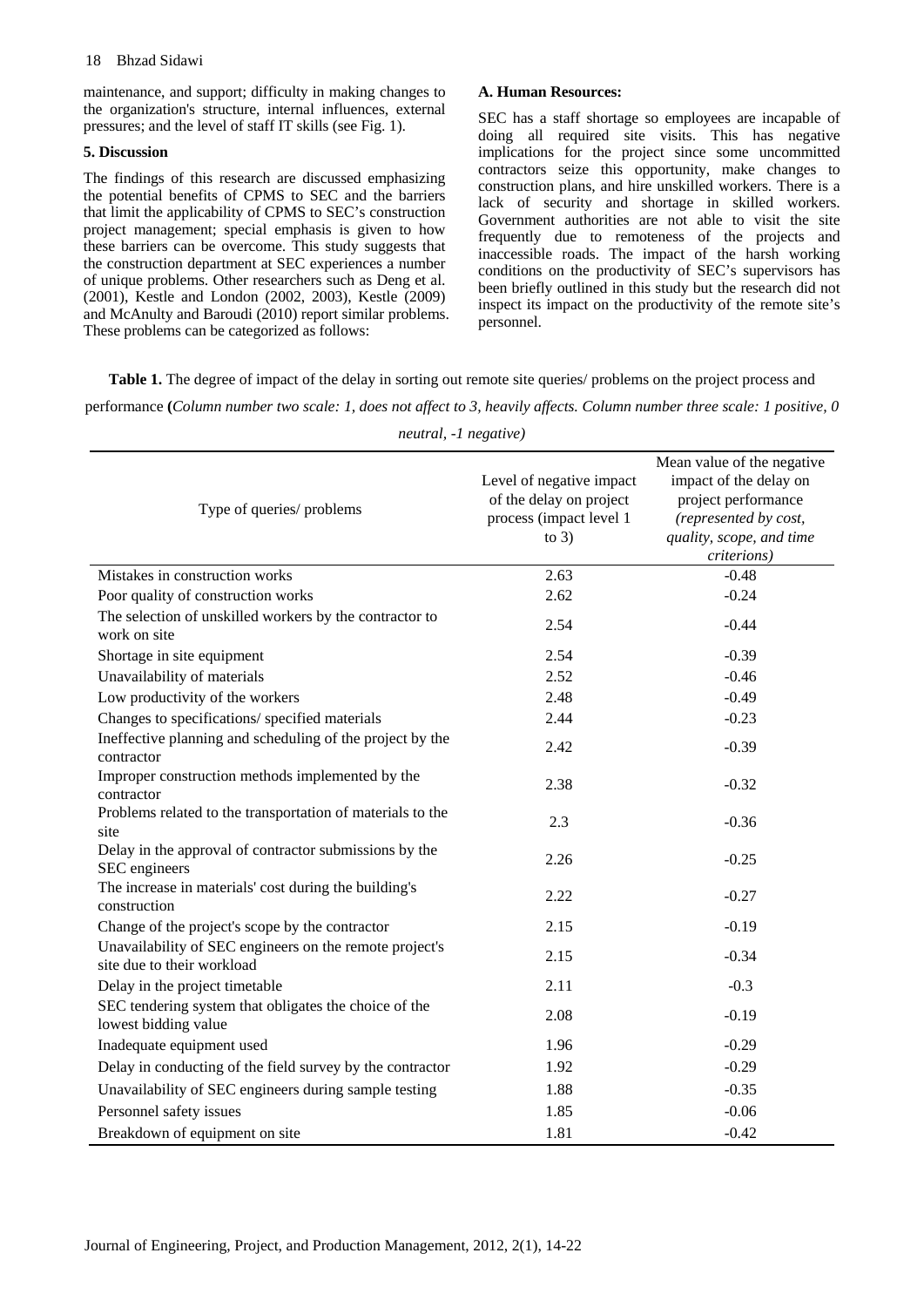| Table 2. Level of help that the advanced technology would provide to sort out construction problems/ queries |
|--------------------------------------------------------------------------------------------------------------|
|--------------------------------------------------------------------------------------------------------------|

| Issues to be sorted out                                                             | Do<br>not<br>know<br>$(\% )$ | Not at<br>all $(\%)$ | Someho<br>$W(\%)$ | Neutral<br>(%) | Helpful<br>(% )  | Very<br>Helpful<br>(% ) |
|-------------------------------------------------------------------------------------|------------------------------|----------------------|-------------------|----------------|------------------|-------------------------|
| Mistakes in construction work                                                       | $\overline{0}$               | $\overline{0}$       | 11                | 15             | 11               | 60                      |
| Delay in the project timetable                                                      | $\boldsymbol{0}$             | 11                   | $\overline{4}$    | 15             | 18               | 48                      |
| Change of the project's scope by the contractor                                     | 11                           | 22                   | 11                | $\overline{4}$ | 19               | 26                      |
| Personnel Safety issues                                                             | $\boldsymbol{0}$             | 19                   | 11                | 18             | 14               | 34                      |
| Changes to the specifications/ specified materials                                  | 4                            | 22                   | $\overline{4}$    | 15             | 22               | 30                      |
| Poor quality of construction works                                                  | $\overline{0}$               | 15                   | $\overline{4}$    | 15             | 26               | 37                      |
| The increase in materials' cost during the building's<br>construction               | 7                            | 30                   | 15                | 7              | $\boldsymbol{0}$ | 30                      |
| The selection of unskilled workers by the contractor to<br>work on site             | 7                            | 15                   | 11                | 19             | 15               | 26                      |
| Low productivity of the contractors' workers                                        | 4                            | 18                   | 15                | 7              | 22               | 26                      |
| Unavailability of materials                                                         | $\overline{4}$               | 11                   | $\overline{4}$    | 22             | 11               | 33                      |
| Problems related to the transportation of materials to<br>the site                  | 4                            | 11                   | 8                 | 22             | 18               | 30                      |
| Ineffective planning and scheduling of the project by<br>the contractor             | 4                            | $\overline{4}$       | 22                | 15             | 18               | 30                      |
| Unavailability of SEC engineers on the remote project<br>site due to their workload | 7                            | $\overline{4}$       | 7                 | 12             | 15               | 44                      |
| Delay in the approval of contractor submissions by the<br>SEC engineers             | 7                            | 19                   | $\overline{7}$    | 19             | 7                | 30                      |
| Shortage in site equipment                                                          | 7                            | 19                   | 18                | $8\,$          | 18               | 15                      |
| Delay in conducting of the field survey by the<br>contractor                        | 7                            | 26                   | 7                 | 22             | 11               | 19                      |
| SEC tendering system that obligates the choice of the<br>lowest bidding value       | 22                           | 22                   | $\overline{7}$    | 15             | 8                | 15                      |
| Unavailability of SEC engineers during sample testing                               | $\overline{4}$               | 14                   | 11                | 12             | 22               | 26                      |
| Breakdown of one of the site equipment                                              | 11                           | $\overline{4}$       | 18                | 11             | 19               | 26                      |
| Improper construction methods implemented by the<br>contractor                      | 4                            | 11                   | $\overline{7}$    | 7              | 30               | 30                      |
| Inadequate equipment used                                                           | 7                            | 11                   | 7                 | 19             | 26               | 15                      |

Note: sample size 27, missing or N/A values are not shown in this table.



**Fig. 1.** Barriers that hinder the implementation of advanced electronic management and Communications systems in SEC. Scale: 1 does not hinder to 5 highly hinders

Journal of Engineering, Project, and Production Management, 2012, 2(1), 14-22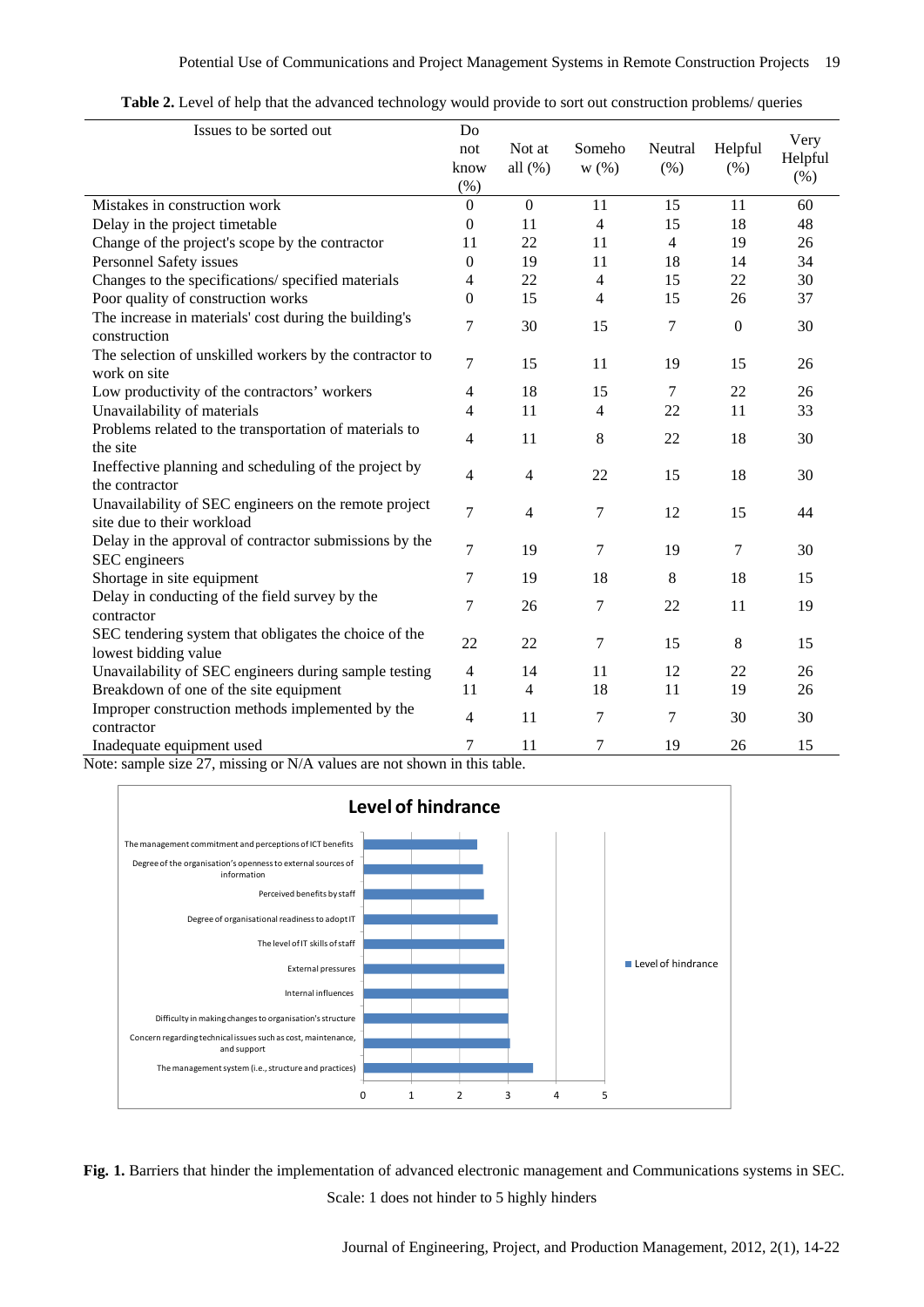#### **B. Cost, time, scope, and quality management:**

There is serious delay in sorting out a number of project queries and problems; these have a bad effect on the project's performance and process. Delays in decisionmaking, loose control, and infrequent visits to the remote site result in wasted time, excessive costs, unfocused scope, and poor construction quality.

#### **C. Procurement and risk Management:**

There is a frequent shortage of materials. This undoubtedly shows that procurement and supply of materials is not accurately planned by the SEC or its contractors. Contractors are reluctant to undertake remote projects due to unpredictable increases in the cost of the labor, materials, transportation. Delivery of materials and equipment is constrained by road/highway regulations and bad conditions of some remote roads. With traditional methods of running a remote project by both sides (SEC and the contractors), projects have much higher risk margins than ordinary projects. This results from an ad hoc approach and both sides do not accurately plan projects.

### **D. Infrastructure and communications:**

Land ownership in some remote areas is not definite or known; legal disputes are likely to occur. There is a lack of or no infrastructure such as services, materials, and equipment. The survey demonstrates that contractors and SEC supervisors still use traditional communications and management tools and that CPMS is little used by project team members. Decisions are made autocratically since they are made solely by the director of the regional office. It is clear that SEC project managers are not able to control and coordinate integration of a project's aspects and the typical management style is non-standard, fragmented, and loose. Communications problems may take place even with the installation of any prospective CPMS. This is due to a number of potential barriers related to the project, SEC, and the CPMS itself. The top barriers include CPMS costs, maintenance and support, the management system, organizational readiness to change, and the IT skill levels of staff (Chan et al., 2004; Nitithamyong and Skibniewski, 2004; Villeneuve et al., 2003; Walker et al., 2005; Yang et al., 2007). Traditional management practices are also an obstacle of CPMS full utilization.

# **6. Conclusions**

The study demonstrated that CPMS tools would help SEC in managing remote construction projects in KSA and overcome the present construction problems. It would support SEC's management activities, particularly during the construction stages that witness long delays in providing feedback to the construction enquiries. CPMS can be used to provide fast feedback to the site personnel regarding the most problematic construction problems (see Table 1 and 2) such as these related to the monitoring of the construction process, quality of work, procurement of materials and productivity levels. In specific CPMS can help regarding the following project management aspects:

# **A. Human Resources:**

To monitor closely the contractors/ sub-contractors and site personnel activities and construction process, performance and outcomes. Thus any illegal changes to construction plans would be detected. Also, it would be used to substantially improve the site's security. The government authorities can be provided with regular updates about the progress of the construction process supported with captured photos and video shots.

### **B. Cost, time, scope, and quality management:**

CPMS would help SEC eliminating some causes of potential delays. SEC would be capable to make fast decision making and control closely and more frequently the construction activities,

### **C. Procurement and risk Management:**

CPMS would help SEC's supervisors to monitor the Procurement, supply and consumption of construction materials. During the construction stage, SEC would be capable to undertake precise daily control and follow-up procedures regarding issues such as remote examination of work quality, monitoring productivity of site workers, and calculation of material consumption rates. SEC would be capable to estimate the risk margins and to adjust their project management methods to minimize the risk for the future projects. The problem of managing remote construction sites exists at different levels. These problems should be examined to enable SEC to grasp fully the potential of CPMS. This researcher recommends these actions at the following levels:

• **Project level:** Design and pre-planning of site activities such as supply and human resources should consider the environment and project variables mentioned above. Flexible decision-making mechanisms should be created and tested. Present project management practices should be redesigned and remote manager abilities should be improved. SEC should consider short and long-term partnering with contractors. This includes linking systems and sharing information and management tools. This would enhance knowledge integration and help to foster innovative ideas that dramatically improve projects (Barlow, 2000). Some problems seem to be generated during other stages of the project; some are expected such as recruitment of skilled workers, transportation of materials, and other unforeseen problems such as possible shortages in manpower and breakdown of equipment. These should be studied and resolved at the initial planning stages of the project. Emergency scenarios should be established at the early stages of the project to deal with unexpected issues. Prior to any engagement, SEC should draw the contractor's attention to the unique problems and foreseeable issues associated with the construction of remote projects.

․**Staff level:** Proper plans should be adopted for SEC's staff and contractor training; staff should be informed about the benefits and advantages of new CPMS systems. Managers should be trained on how to manage remote sites virtually.

․**CPMS level:** Design of the new CPMS should consider the negative impacts of the project and environment variables on project performance and processes. This study suggests that CPMS should be designed to offer help on two levels: a) vertically during the project life from the design and planning stages through the tendering stage until the occupation/use stage and b) horizontally by integrating all the project parties' systems, knowledge, and information along the supply chain. This researcher understands the limitations of the case study presented in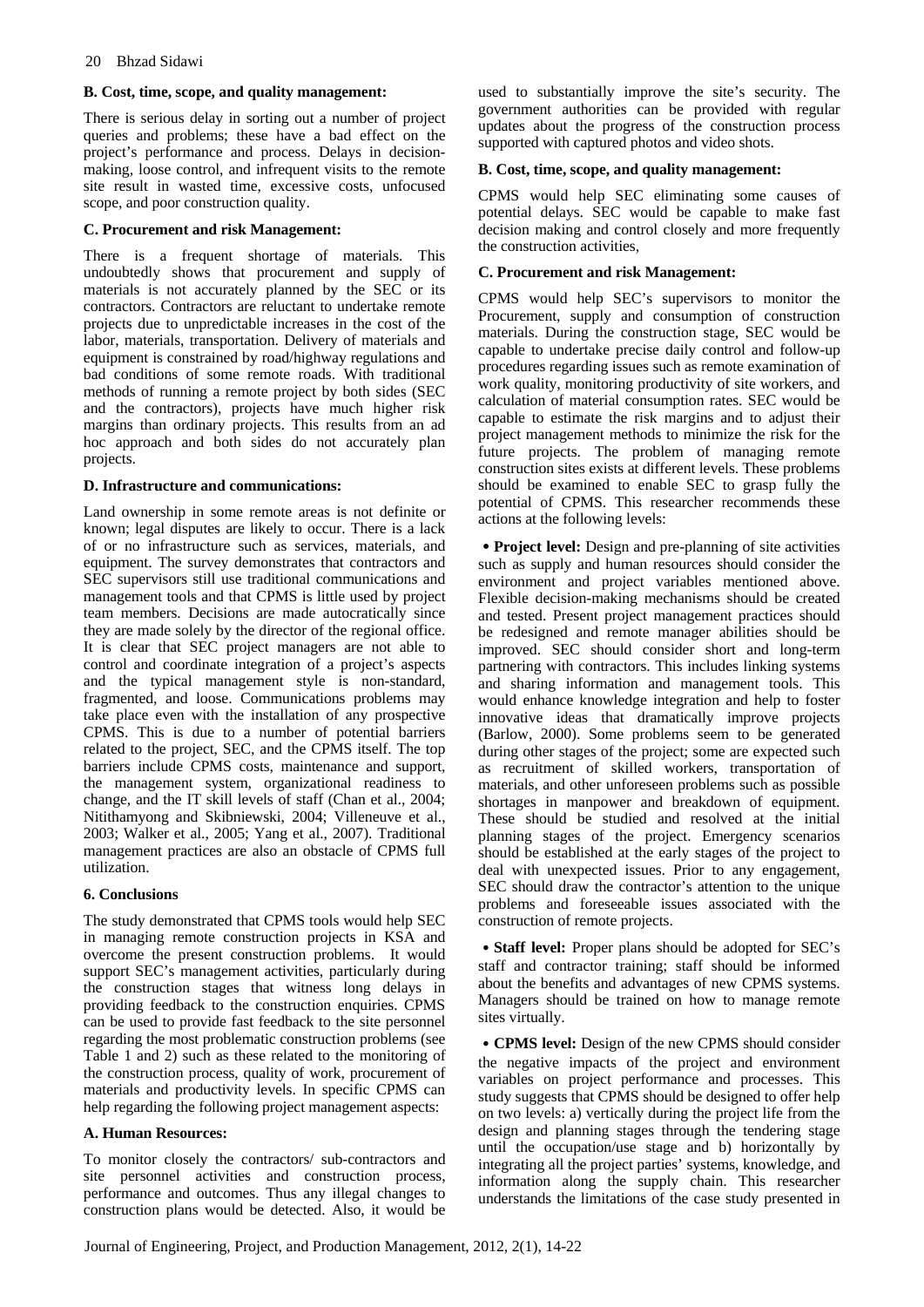this paper with regard to the number of participants. However, this could be used as foundation work for future research, which investigates in-depth the problems and possible IT solutions for other remote projects in KSA.

#### **References**

- Ahuja, V., Yang, J. and Shankar, R. (2009). Benefits of collaborative ICT adoption for building project management, *Construction Innovation: Information, Process, Management*, 9(3), 323-40.
- Al Omairi, S., Sidawi, B. (2010). The Potential Use of Web-Based Project Management Systems to Manage Construction Projects by the Royal Commission of Jubail. *1st International Graduate Research Symposium on the Built Environment*, Middle East Technical University, Ankara, Turkey, 15-16 October 2010. METU: Turkey.
- Alshawi, M., Goulding, J., Khosrowshahi, F., Lou, E. and Underwood, J. (2009). How strategic is IT investment in the construction industry?, *A UK Perspective, Modern Built Environment –Knowledge Transfer Networks, Intelligent Buildings Index*, January, 1-3.
- Alshawi, M, Ingirige, B. (2003). Web-enabled project management: an emerging paradigm in construction. *Automation in Construction*, 12, 349-364.
- Barlow, J. (2000), Innovation and learning in complex construction projects, *Research Policy*, 29, 973-989.
- Becerik, B. (2005). *Critical Enhancements for Improving Adoption of OPM Technologies*. Harvard Graduate School of Design, Barrie Award Winning Reports, PMI Educational Foundation Funded.
- Bowden, S. (2005). Application of mobile IT in construction. *PhD Dissertation*, University of Loughborough, Department of Civil and Building Engineering
- Chan, A. P. C., Scott, D., and Chan, A. P. L. 2004. Factors Affecting the Success of a Construction Project. *Journal of construction Engineering and Management*, 130(1), 153-155.
- Charoenngam, C., Ogunlana, S. O., Kang, N. F., and Dey Prasanta, K. (2004). Re-engineering construction communication in distance management framework [online] Available at: http:www.construct-it.org.uk/ .../Web%20Enabled%20Project%20Management.pdf
- Davidson, C. H. and Moshini, R. (1990). Effects of Organisational Variables upon Task Organisations' Performance in the Building Industry. *Building Economics and Construction Management*, 4, 17-22.
- Deng, Z. M., Li, H., Tam, C. M., Shen, Q. P. and Love, P. E. D. (2001). An application of the Internet-based project management system. *Automation in construction*, 10, 239-246
- Kestle, L and London, K. (2002). Towards the development of a conceptual design management model for remote sites. In C. Formoso and G. Ballard (Eds.), *10th Annual Conference on 'Lean Construction* (IGLC-10), 309-322. Gramado: Federal University of Rio Grande Do Sul, 6-8 August,
- Kestle, L. and London, K. (2003). Remote site design management –the application of case study methodology. *In the proceedings of the Post Graduate Construction Research Conference*, Melbourne. Australia
- Kestle, L. (2009). Remote Site Design Management, *PhD thesis*, University of Canterbury NZ.
- Ko, C. H. (2011). Integration of Engineering, Project, and Production Management, *Journal of Engineering, Project, and Production Management*, 1(1), 1-2.
- Leskinen, S. (2006). Mobile Solutions and the Construction Industry Is it a working combination? VTT publications. [online] Available at: http: www.vtt.fi/inf/pdf/publications/2006/P617.pdf
- Leskinen, S. (2008). Mobile technology in the Finnish construction industry – present problems and future challenges. 21*st Bled eConference eCollaboration*: *Overcoming Boundaries through Multi-Channel Interaction*, June 15 – 18, 2008. Bled: Slovenia.
- Morse, J. M. (Editor), (1991). *Qualitative health research*. Newbury Park, Calif.: Sage.
- McAnulty, S., Baroudi, B., (2010). Construction Challenges in Remote Australian Locations, *Association of Researchers in Construction Management (ARCOM) Conference*, Leeds, United Kingdom, September.
- Nitithamyong, P. and Skibniewski, M. J. (2004). Webbased construction project management systems: how to make them successful?. Automation *Construction*, 13, 491-506.
- Nitithamyong, P. t. and Skibniewski, J. M. (2006). Success/Failure Factors and Performance Measures of Web-based Construction Project Management Systems: Professionals' Viewpoint. *Journal of Construction Engineering and Management* ASCE, 80-87.
- Nuria, F. M. (2005). Life cycle document management system for construction. *PhD thesis*. Universitat Politechica De Catalunya. [online] Available at: http://www.tesisenxarxa.net/TESIS\_UPC/AVAILAB LE/TDX-0518105-155912/
- OppenheimA. N., (1992). *Questionnaire design, interviewing and attitude measurement*. London: Pinter
- Pena-mora, F., Vadhavkar, S., Aziz, Z. (2009). Technology strategies for globally dispersed construction teams. *Journal of Information Technology in Construction*. http://www.itcon.org/200 9/08
- Stewart, R.A. and Mohamed, S. (2004). Evaluating webbased project information management in construction: capturing the long-term value creation process. *Automation in Construction*, 13(4), 469-479.
- Shepard, J., Robert W. G. (2003). *Sociology and You*. Ohio: Glencoe McGraw-Hill
- Stichting, b. (2000). De bouw moet om, op weg naar feilloos bouwen (in Dutch), Rotterdam.
- Thomas, S., Palaneeswaran, E. and Kumaraswamy, M. M. (2003). Web-based Centralized Multiclient Cooperative Contractor Registration System, *Journal of computing in civil engineering*, 28-37.
- Thorpe, D. (2000). E-projects in action the online remote construction management research project. *CIIA Fifth Annual Conference: Innovation in Construction*, Construction Industry Institute, Australia.
- Turban, E., Mclean, E. and Wetherbe, J. (1996). *Information Technology for Management: Improving Quality and Productivity*, John Wiley and Sons, New York, NY.
- Uden, L., Naaranoja, M. (2007). The development of online trust among construction teams in Finland, *ITCON*. {online] Available at http://itcon.org/ 2007/21/